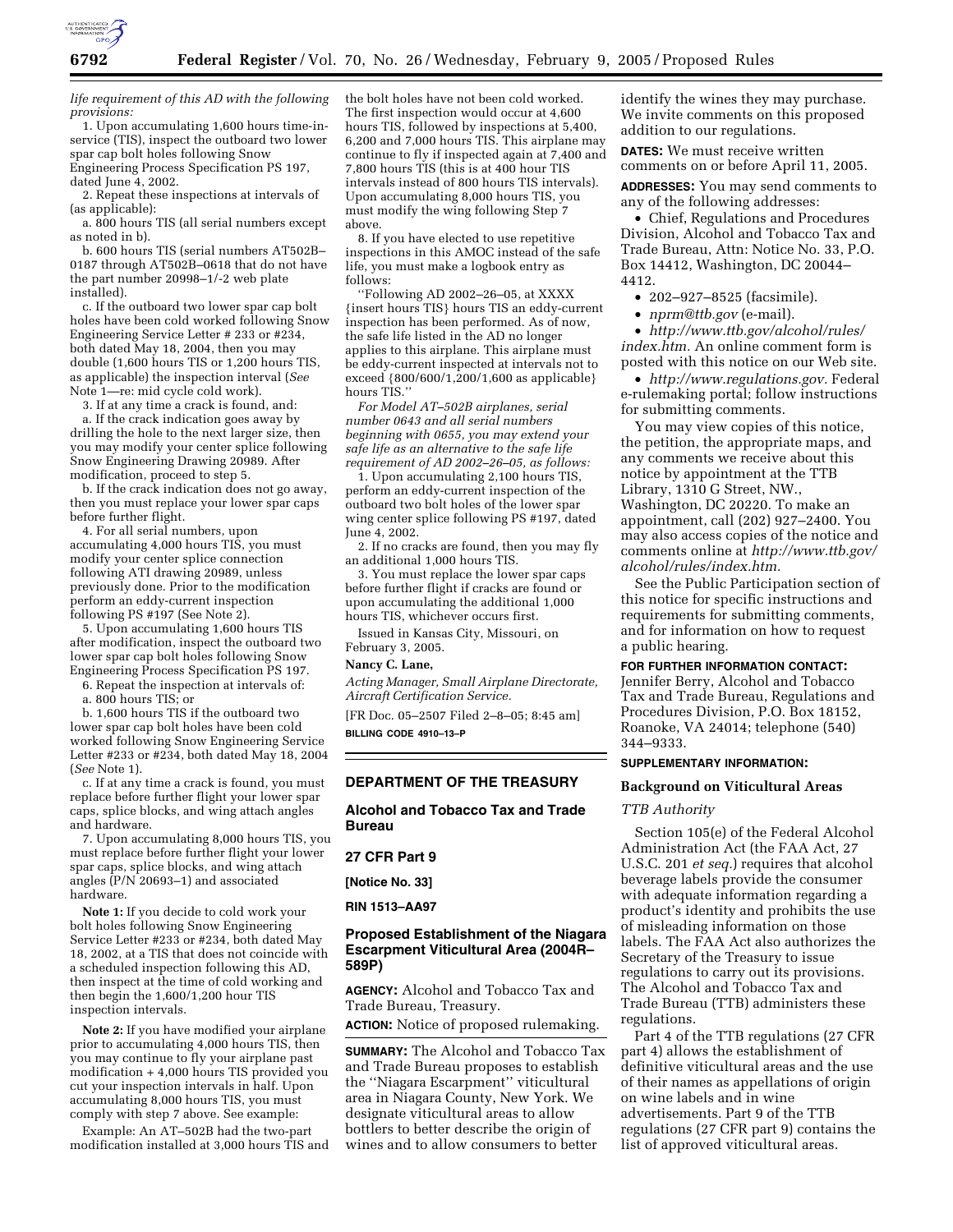# *Definition*

Section 4.25(e)(1)(i) of the TTB regulations  $(27 \text{ CFR } 4.25(e)(1)(i))$  defines a viticultural area for American wine as a delimited grape-growing region distinguishable by geographical features, the boundaries of which have been recognized and defined in part 9 of the regulations. These designations allow vintners and consumers to attribute a given quality, reputation, or other characteristic of a wine made from grapes grown in an area to its geographic origin. The establishment of viticultural areas allows vintners to describe more accurately the origin of their wines to consumers and helps consumers to identify wines they may purchase. Establishment of a viticultural area is neither an approval nor an endorsement by TTB of the wine produced in that area.

## *Requirements*

Section 4.25(e)(2) of the TTB regulations outlines the procedure for proposing an American viticultural area and provides that any interested party may petition TTB to establish a grapegrowing region as a viticultural area. Section 9.3(b) of the TTB regulations requires the petition to include—

• Evidence that the proposed viticultural area is locally and/or nationally known by the name specified in the petition;

• Historical or current evidence that supports setting the boundary of the proposed viticultural area as the petition specifies;

• Evidence relating to the geographical features, such as climate, elevation, physical features, and soils, that distinguish the proposed viticultural area from surrounding areas;

• A description of the specific boundary of the proposed viticultural area, based on features found on United States Geological Survey (USGS) maps; and

• A copy of the appropriate USGS map(s) with the proposed viticultural area's boundary prominently marked.

#### **Niagara Escarpment Petition**

Michael VonHeckler of Warm Lake Estate Vineyard and Winery petitioned TTB for the establishment of an American viticultural area to be called ''Niagara Escarpment'' in Niagara County, New York. The proposed area runs in a narrow, 28-mile long band from the Niagara River at Lewiston in the west, through the towns of Lockport and Gasport, to Johnson Creek in the east. According to the petitioner, the proposed area contains about 18,000 acres and has approximately 400 acres of established vineyards.

### *Name Evidence*

The proposed Niagara Escarpment viticultural area derives its name from the Niagara Escarpment, a limestone ridge that runs for more than 650 miles through the Great Lakes region. The Niagara Escarpment forms a horseshoe that begins near Rochester, New York, continues west through southern Ontario, Lake Huron, and the upper peninsula of Michigan, and ends in eastern Wisconsin. The Niagara Escarpment enters Niagara County in the east near the village of Johnson Creek and then runs west through the middle of the county along State Route 104 to the town of Lewiston. At the county's western end, the escarpment forms the Niagara River Gorge, and, at the head of the gorge, the escarpment forms the cliff over which the Niagara Falls plunge.

To demonstrate that the proposed viticultural area is known locally and nationally as ''Niagara Escarpment,'' the petitioner submitted several excerpts from government and travel Internet sites that discuss the Niagara Escarpment in Niagara County. These included:

• A page on the Institute for Local Governance and Regional Growth Web site that discusses how the Niagara River flows over the Niagara Escarpment creating Niagara Falls. (See *http:// www.regional-institute.buffalo.edu/regi/ natu.*)

• Vintage New York's Web site states that the prime vineyard sites in western New York are ''bordered by the Niagara River on the west, Lake Ontario on the north and the Niagara escarpment on the south.'' (See *http://*

*www.vintagenewyork.com/regions/erie.*) • The Niagara Tourism and Convention Corporation's Web site notes that Niagara Landing Wine Cellars, a Niagara County winery, is ''located at the base of the Niagara Escarpment.'' (See *http://www.niagarausa.com/attractions/niagaralanding.*)

• The Western New York Regional Information Network's Town of Cambria Web site describes the town as an agricultural town ''divided in the middle by the Niagara Escarpment.'' (See *http://www.wnyrin.com/c*\_*niag/ welc/juri/juri*\_*cambt.*)

In addition, a July 26, 2004, Toronto Star newspaper article on New York wineries included with the petition discusses the Niagara Escarpment, and notes that:

Ontario wine lovers are keenly aware of the Niagara Escarpment, and ''the Bench'' creating a special microclimate for grape growing in Niagara. Well, guess what: It comes up in New York State on the other

side of the lake, in Lockport, north of Lewiston.

Although the Niagara Escarpment continues westward from Niagara County for several hundred miles, the petitioner notes that most of its length runs through Canada or the waters of the Great Lakes. The petitioner adds that remaining areas through which the escarpment runs, the upper peninsula of Michigan and eastern Wisconsin, are not known as grape growing areas.

#### *Boundary Evidence*

The geography of the Niagara Escarpment defines the boundary of the proposed viticultural area, according to the petitioner. He states that the steepness of the Niagara Escarpment makes it topographically distinct from the Ontario Plain, which extends from the south shore of Lake Ontario to the escarpment's base, and the Huron Plain, which begins at the escarpment's crest and extends southward past the Niagara County line. Both plains are relatively flat, with slopes of less than 20 feet per mile, according to the ''Soil Survey of Niagara County, New York (1972)'', a report submitted with the petition.

In contrast, the Niagara Escarpment has a steep slope of 106 to 317 feet per mile. The southern and northern boundaries of the proposed Niagara Escarpment viticultural area encompass the escarpment's north-facing slope between the 600- and 400-foot elevation lines, which, the petitioner states, generally delineate the slope's top and bottom within the proposed viticultural area.

The Niagara River, which forms the international boundary between the United States and Canada, marks the western boundary of the proposed viticultural area. The portion of the Niagara Escarpment that extends west of the Niagara River into the Canadian province of Ontario is included in the Niagara Peninsula viticultural area designated by the Government of Canada.

In the eastern end of Niagara County, a portion of Johnson Creek, south of the village of the same name, forms the eastern boundary of the proposed viticultural area. East of the creek, elevations at the base of the Niagara Escarpment climb from 400 to 500 feet, and its slope becomes much narrower and steeper, according to the petitioner and the ''Soil Survey of Niagara County, New York.'' The petitioner states that these changes in the escarpment's topography make it less desirable for wine grape production east of Johnson Creek, and, for this reason, the petitioner did not include the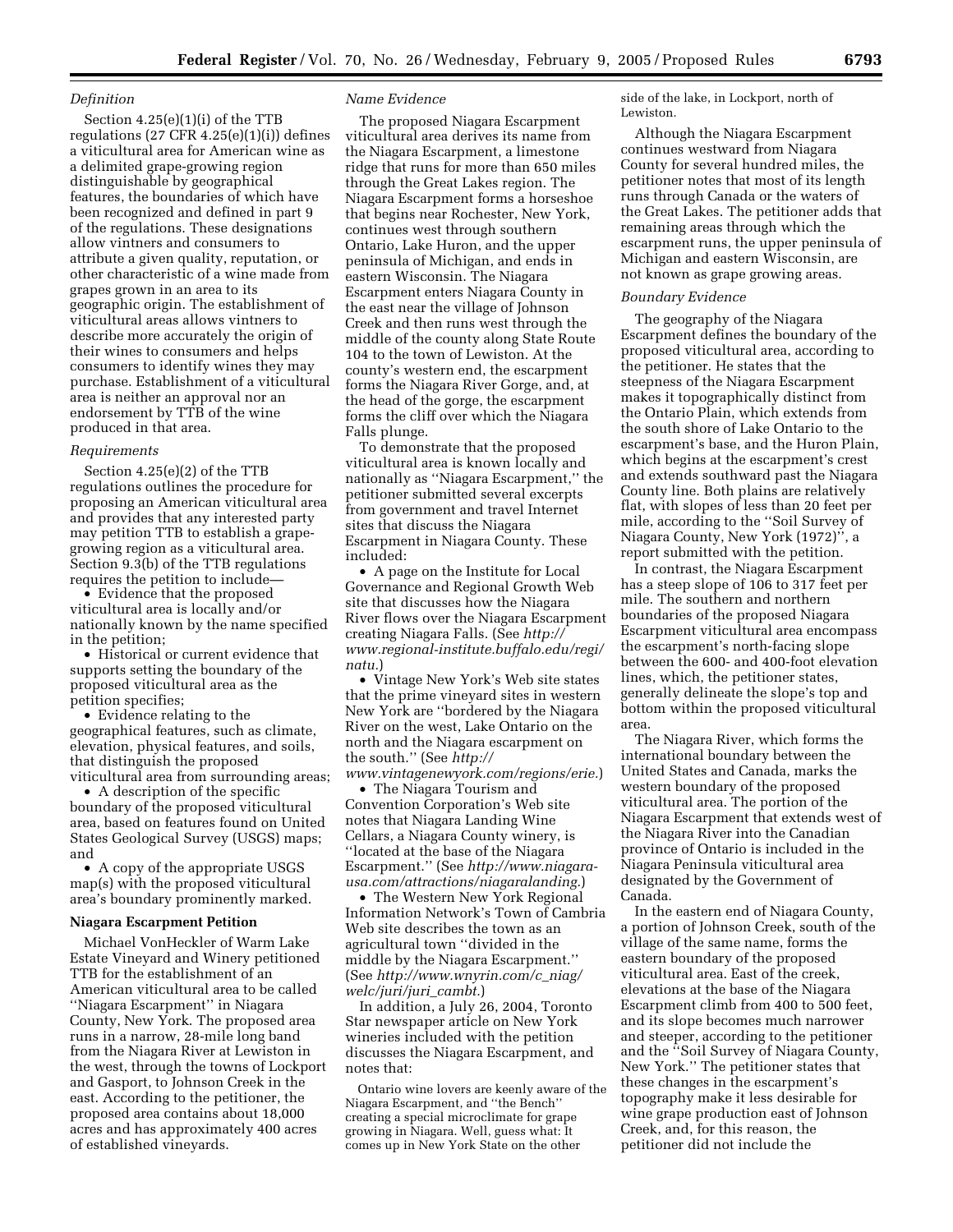escarpment east of Johnson Creek within the proposed viticultural area.

# *Growing Conditions*

# Topography and Soils

According to the petitioner, the topography and soils of the proposed area create distinct conditions for grape growing than those in surrounding areas. He notes that the Ontario and Huron Plains are nearly flat with deep soils that can harbor excessive water and nutrients. In contrast, the petition notes, the Niagara Escarpment has rather shallow soils with poor nutrient content, and has sufficient slope (2–6%) to allow for drainage. The petitioner states that that the conditions found in the proposed area—well drained soils, a steady but moderate water supply, and restricted mineral content—result in superior pigment and flavor compounds in the resultant wine. On the other hand, he states, the conditions of the surrounding areas—poor drainage and high nutrient content—result in less pigmentation, diluted flavors, and lower quality wine.

As evidence of these soil differences, the petitioner cites the ''Soil Survey of Niagara County, New York.'' The survey states that the central portion of Niagara County, along the escarpment, contains the Hilton-Ovid-Ontario soil association. It describes this association as ''deep, well-drained to somewhat poorly drained soil.'' In contrast, the survey states that the Ontario Plain north of the escarpment contains the Rhinebeck-Ovid-Madalin association, which it describes as having ''deep, somewhat poorly drained to very poorly drained soils.'' The Huron Plain south of the escarpment contains the Odessa-Lakemont-Ovid association, which the survey also describes as having ''deep, somewhat poorly drained to very poorly drained soils.''

# Climate

According to the petitioner, the location of the proposed Niagara Escarpment viticultural area in relation to Lake Ontario creates a microclimate conducive to grape growing. He states that the maritime influence of Lake Ontario on the Niagara Escarpment allows for sufficient growing season heat accumulation in what is otherwise a cool climate. The ''Soil Survey of Niagara County, New York,'' notes that Lake Ontario greatly influences the climate of Niagara County, and it states that ''in fall the lake waters are a source of heat that reduces cooling at night and increases the length of [the] freeze-free growing season.''

The climatic relationship between Lake Ontario and the Niagara Escarpment is discussed in greater detail in ''Site Selection for Grapes in the Niagara Peninsula,'' a publication issued by the Horticultural Research Institute of Ontario to assist grape growers in Canada's Niagara Peninsula in selecting the best vineyard sites. The petitioner notes that this publication's climate information can be applied to the proposed viticultural area, which is adjacent to the Niagara Peninsula and shares Lake Ontario and the Niagara Escarpment with it.

According to the site selection publication, a unique airflow pattern affects the land between Lake Ontario and the crest of the escarpment. While the land warms quickly on warm days and cools rapidly on cool nights, the lake's temperature changes more slowly. Therefore, in the spring the lake's temperature is cooler than the temperature of the adjacent land, while in the fall it is warmer. In the fall, air rises as it is warmed by the lake, drawing cooler air in from the lakeshore and creating offshore breezes. As a result, the site selection publication states, ''the air now above the lake is warmed, rises and flows back over the land, creating a circular heat-pump effect.'' In addition, the publication notes, ''the pattern airflow is altered by the slope of the land. With steep slopes, cold air drainage is rapid. Flat areas or depressions tend to accumulate cold air and become 'frost pockets.' '' For areas between the lake and the escarpment, this airflow pattern minimizes frost conditions and increases heat accumulation, thereby extending the proposed viticultural area's growing season, according to the petition. Areas south of the escarpment, the petition notes, do not benefit from this effect and are more prone to frost damage.

On the other hand, the lake's airflow pattern cools the adjacent land in the spring and early summer. Areas within two miles of the lakeshore can have a two-week delay in bud break due to the cooling effect of the lake. Also, daytime temperatures are often cooler because of the lake's air currents. The site selection publication notes that ''most grape cultivars require a long, warm season and fruit quality is sometimes poor close to the lake because of lower day temperatures.'' The proposed viticultural area, however, is between 6 and 8 miles from Lake Ontario. The proposed area therefore experiences little or no delay in bud break or cooler daytime temperatures due to the lake's influence, according to the petitioner.

In sum, the petitioner states that this climate evidence shows that the

proposed Niagara Escarpment viticultural area has an extended ripening season when compared to grapes grown outside its boundary. In contrast, the petitioner notes that areas north of the escarpment experience cooling spring temperatures that retard growth, while areas south of the escarpment are more prone to fall frost damage.

## *Boundary Description*

See the narrative boundary description of the petitioned-for viticultural area in the proposed regulatory text published at the end of this notice.

### *Maps*

The petitioner provided the required maps, and we list them below in the proposed regulatory text.

#### **Impact on Current Wine Labels**

Part 4 of the TTB regulations prohibits any label reference on a wine that indicates or implies an origin other than the wine's true place of origin. If we establish this proposed viticultural area, its name, ''Niagara Escarpment,'' will be recognized as a name of viticultural significance. Consequently, wine bottlers using ''Niagara Escarpment'' in a brand name, including a trademark, or in another label reference as to the origin of the wine, will have to ensure that the product is eligible to use the viticultural area's name as an appellation of origin. On the other hand, we do not believe that any single part of the proposed viticultural name standing alone, such as ''Niagara,'' would have viticultural significance if the new area is established. Accordingly, the proposed part 9 regulatory text set forth in this document specifies only the full ''Niagara Escarpment'' name as a term of viticultural significance for purposes of part 4 of the TTB regulations.

For a wine to be eligible to use as an appellation of origin the name of a viticultural area specified in part 9 of the TTB regulations, at least 85 percent of the grapes used to make the wine must have been grown within the area represented by that name, and the wine must meet the other conditions listed in 27 CFR 4.25(e)(3). If the wine is not eligible to use the viticultural area name as an appellation of origin and that name appears in the brand name, then the label is not in compliance and the bottler must change the brand name and obtain approval of a new label. Similarly, if the viticultural area name appears in another reference on the label in a misleading manner, the bottler would have to obtain approval of a new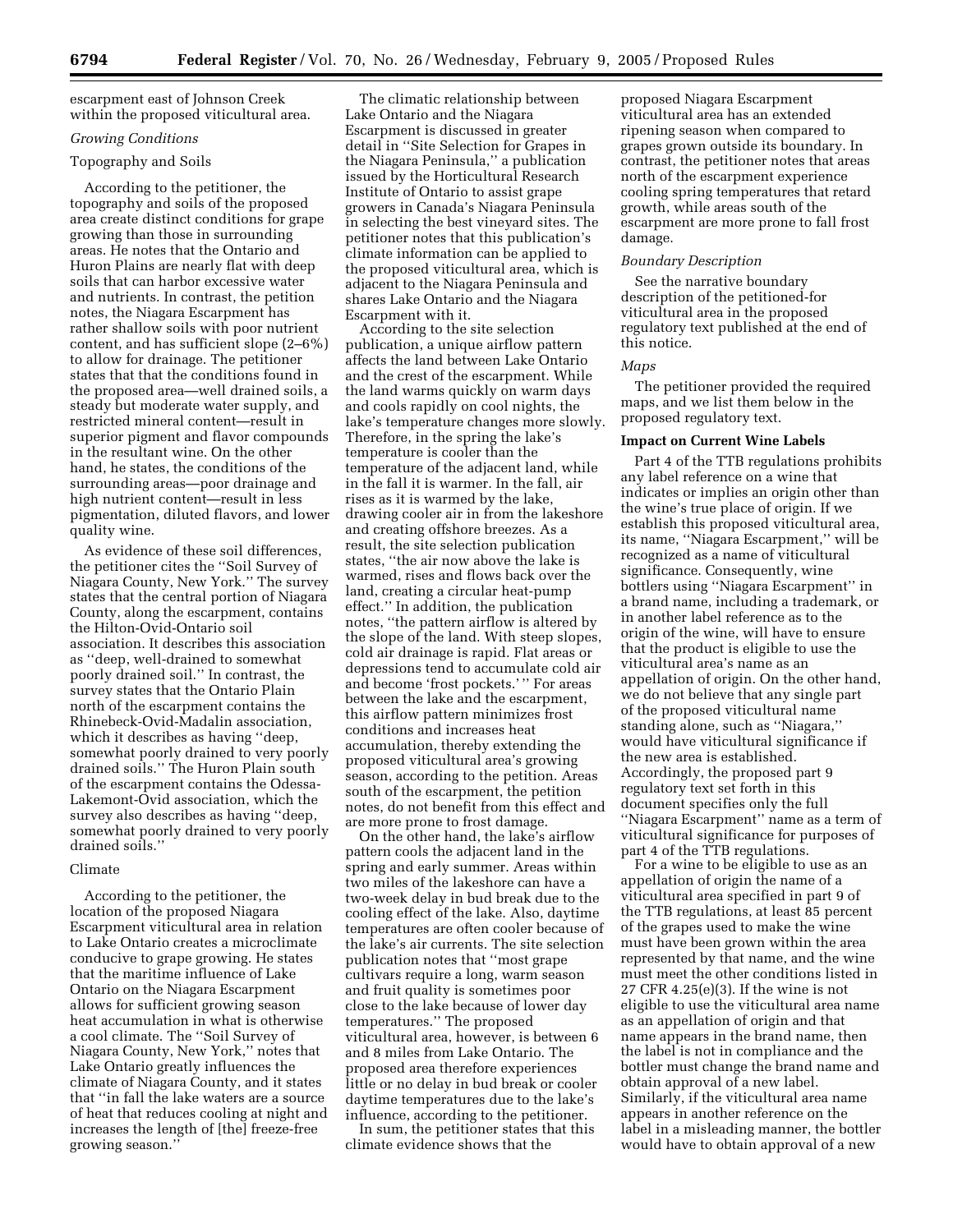label. Accordingly, if a new label or a previously approved label uses the name ''Niagara Escarpment'' for a wine that does not meet the 85 percent standard, the new label will not be approved, and the previously approved label will be subject to revocation, upon the effective date of the approval of the Niagara Escarpment viticultural area.

Different rules apply if a wine has a brand name containing a viticultural area name that was used as a brand name on a label approved before July 7, 1986. See 27 CFR 4.39(i)(2) for details.

# **Public Participation**

# *Comments Invited*

We invite comments from interested members of the public on whether we should establish the proposed viticultural area. We are also interested in receiving comments on the sufficiency and accuracy of the name, climatic, boundary and other required information submitted in support of the petition. Please provide any available specific information in support of your comments.

Because of the potential impact of the establishment of the proposed Niagara Escarpment viticultural area on brand labels that include the words ''Niagara Escarpment'' as discussed above under Impact on Current Wine Labels, we are particularly interested in comments regarding whether there will be a conflict between the proposed area name and currently used brand names. If a commenter believes that a conflict will arise, the comment should describe the nature of that conflict, including any negative economic impact that approval of the proposed viticultural area will have on an existing viticultural enterprise. We are also interested in receiving suggestions for ways to avoid any conflicts, for example by adopting a modified or different name for the viticultural area.

Although TTB believes that only the full name ''Niagara Escarpment'' should be considered to have viticultural significance upon establishment of the proposed new viticultural area, we also invite comments from those who believe that ''Niagara'' standing alone would have viticultural significance upon establishment of the area. Comments in this regard should include documentation or other information supporting the conclusion that use of ''Niagara'' on a wine label could cause consumers and vintners to attribute to the wine in question the quality, reputation, or other characteristic of wine made from grapes grown in the proposed Niagara Escarpment viticultural area.

# *Submitting Comments*

Please submit your comments by the closing date shown above in this notice. Your comments must include this notice number and your name and mailing address. Your comments must be legible and written in language acceptable for public disclosure. We do not acknowledge receipt of comments, and we consider all comments as originals. You may submit comments in one of five ways:

• *Mail:* You may send written comments to TTB at the address listed in the **ADDRESSES** section.

• *Facsimile:* You may submit comments by facsimile transmission to (202) 927–8525. Faxed comments must—

(1) Be on 8.5 by 11-inch paper; (2) Contain a legible, written signature; and

(3) Be no more than five pages long. This limitation assures electronic access to our equipment. We will not accept faxed comments that exceed five pages.

• *E-mail:* You may e-mail comments to *nprm@ttb.gov.* Comments transmitted by electronic mail must'

(1) Contain your e-mail address;

(2) Reference this notice number on the subject line; and

(3) Be legible when printed on 8.5 by 11-inch paper.

• *Online form:* We provide a comment form with the online copy of this notice on our Web site at *http:// www.ttb.gov/alcohol/rules/index.htm.* Select the ''Send comments via e-mail'' link under this notice number.

• *Federal e-rulemaking portal:* To submit comments to us via the Federal e-rulemaking portal, visit *http:// www.regulations.gov* and follow the instructions for submitting comments.

You may also write to the Administrator before the comment closing date to ask for a public hearing. The Administrator reserves the right to determine, in light of all circumstances, whether to hold a public hearing.

## *Confidentiality*

All submitted material is part of the public record and subject to disclosure. Do not enclose any material in your comments that you consider confidential or inappropriate for public disclosure.

### *Public Disclosure*

You may view copies of this notice, the petition, the appropriate maps, and any comments we receive by appointment at the TTB Library at 1310 G Street, NW., Washington, DC 20220. You may also obtain copies at 20 cents per 8.5 x 11-inch page. Contact our

librarian at the above address or by telephone at (202) 927–2400 to schedule an appointment or to request copies of comments.

For your convenience, we will post this notice and any comments we receive on this proposal on the TTB Web site. We may omit voluminous attachments or material that we consider unsuitable for posting. In all cases, the full comment will be available in the TTB Library. To access the online copy of this notice and any posted comments, visit *http://www.ttb.gov/ alcohol/rules/index.htm.* Select the ''View Comments'' link under this notice number to view the posted comments.

## **Regulatory Flexibility Act**

We certify that this proposed regulation, if adopted, would not have a significant economic impact on a substantial number of small entities. The proposed regulation imposes no new reporting, recordkeeping, or other administrative requirement. Any benefit derived from the use of a viticultural area name would be the result of a proprietor's efforts and consumer acceptance of wines from that area. Therefore, no regulatory flexibility analysis is required.

## **Executive Order 12866**

This proposed rule is not a significant regulatory action as defined by Executive Order 12866, 58 FR 51735. Therefore, it requires no regulatory assessment.

### **Drafting Information**

Jennifer Berry of the Regulations and Procedures Division drafted this notice.

# **List of Subjects in 27 CFR Part 9**

Wine.

#### **Proposed Regulatory Amendment**

For the reasons discussed in the preamble, we propose to amend title 27, chapter 1, part 9, Code of Federal Regulations, as follows:

## **PART 9—AMERICAN VITICULTURAL AREAS**

1. The authority citation for part 9 continues to read as follows:

**Authority:** 27 U.S.C. 205.

2. Amend subpart C by adding § 9. section to read as follows:

# **Subpart C—Approved American Viticultural Areas**

### § 9. **Niagara Escarpment.**

(a) *Name.* The name of the viticultural area described in this section is